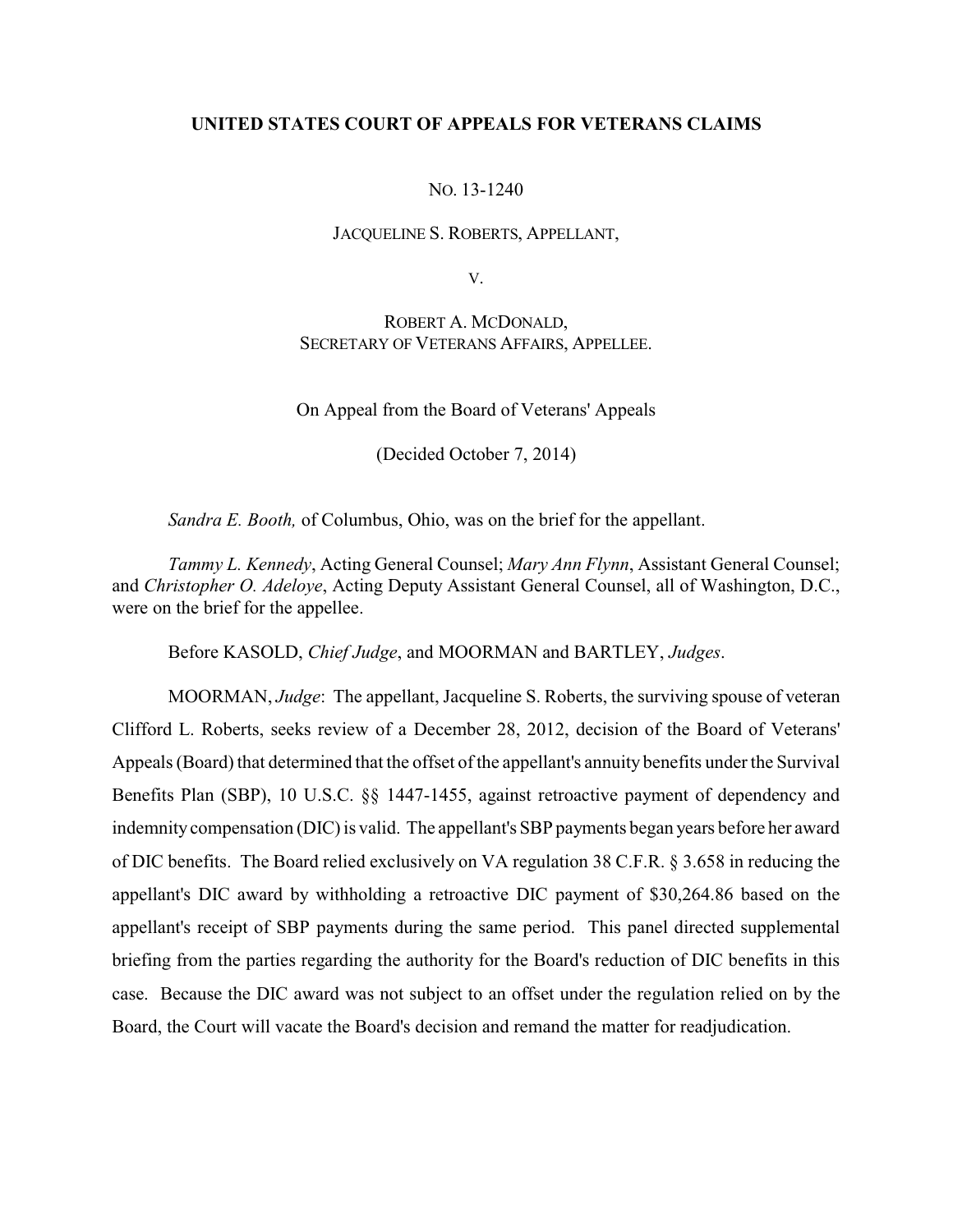#### **I. FACTS**

Mr. Roberts served on active duty in the U.S. Army from October 1949 to June 1951 and from April 1953 to January 1972. Record (R.) at 825-30. The veteran and the appellant were married in September 1982 and remained married until his death in April 2005. Prior to his death, in July 2003, the veteran, as part of his election to participate in the SBP, authorized VA to deduct \$109.45 per month from his VA compensation benefits to pay for the SBP premiums. R. at 354. According to the election form, the deductions were to be forwarded to the Defense Finance and Accounting Service (DFAS). *Id*.

After the veteran died, the appellant filed a claim for DIC in May 2005. R. at 508-11. She became entitled to SBP annuity payments from the Department of Defense (DoD), effective April 8, 2005. In August 2006, to "ensure proper payment of the [SBP] annuity," the DFAS contacted VA to inquire whether the appellant was entitled to DIC. R. at 371. The letter noted: "If it is determined that there have been SBP overpayments to the annuitant based on a DIC entitlement, we will notify you of the amount of money that we must recoup from the annuitant's DIC and the proposed dates for submission to DFAS [Cleveland]." *Id*.

The Board ultimately granted service connection for the cause of the veteran's death and awarded DIC, pursuant to 38 U.S.C. § 1310, in February 2010. R. at 94-105. The following month, the VA regional office (RO) assigned an effective date of April 15, 2005. R. at 76. Accordingly, the appellant was found entitled to monthly DIC payments, effective May 1, 2005. R. at 5. Shortly thereafter, the RO contacted DFAS and was informed that the appellant had received a total of \$30,264.86 in SBP payments between April 2005 and March 2010. R. at 83.

In a letter dated May 2010, the RO notified the appellant of her monthly DIC award amount and the payment start date of May 1, 2005. R. at 70. The letter also stated:

#### **Why Have We Withheld Benefits?**

You are not allowed to receive Special Benefits Program pay and DIC at the same time. The following will provide an explanation of how this works: For now, we have withheld \$30,264.86, which is the amount paid to you from the Special Benefits Program through Department of Defense Finance Services. We must do this to prevent a double payment.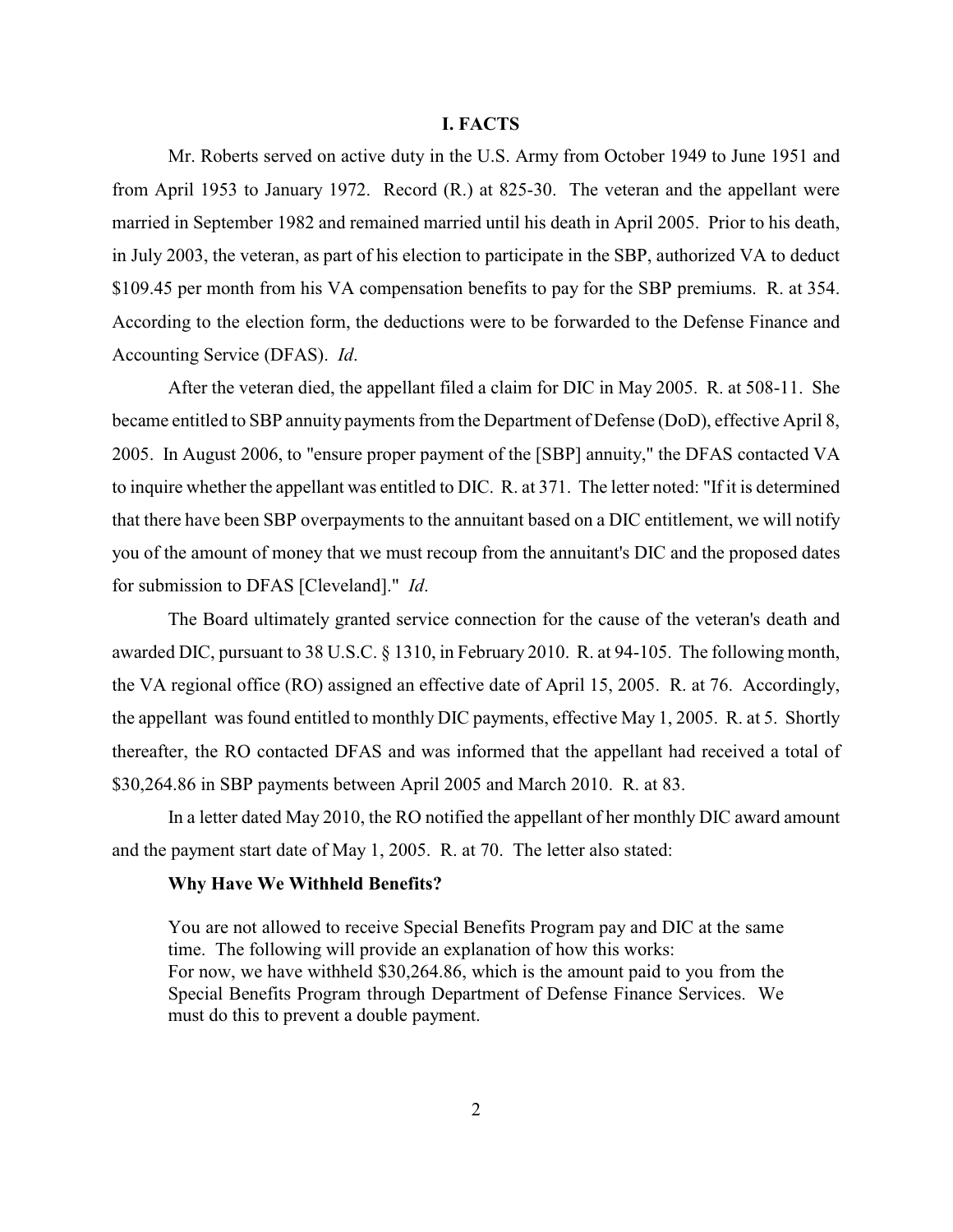R. at 71. In July 2010, the appellant filed a timely Notice of Disagreement as to the SBP offset against her DIC benefits. R. at 64-69. In an August 2010 Statement of the Case (SOC), the RO found that the offset and withholding of the retroactive DIC was correct based on 38 C.F.R. § 3.658. R. at 53. The RO stated that § 3.658 "is the law being upheld in the VA's decision to offset the claimant's DIC benefits with what she has already been paid under the Survivor's Benefit Program (SBP)."  $Id.$ <sup>1</sup> She appealed to the Board.

In the decision here on appeal, the Board determined that offsets in DIC payments are covered by § 3.658, that the appellant's "SBP payments are considered death compensation or benefits under FECA for the purposes of that regulation," and that, therefore, "the offset of the SBP payments against the appellant's DIC was proper under 38 C.F.R. § 3.658 (2012)." R. at 5-6. The Board denied the appellant's claim for release of the withheld DIC payments, finding that there were "no exceptions to that regulation that apply to the appellant" because she did not remarry after age 57. *Id*. at 8 (discussing 38 U.S.C. §§ 103(d)(2)(B), 1331(e)).

### **II. ANALYSIS**

On appeal, the appellant argues that the Board erred in relying on 38 C.F.R. § 3.658 and that the Board's reliance on an inapplicable regulation to support its decision is error as a matter of law and prejudicial to her. She asserts that based on the nature of the SBP, the Board erred in finding that payments made by the DoD under an SBP plan are "death compensation or benefits under the

38 C.F.R. § 3.658 (2014).

<sup>&</sup>lt;sup>1</sup> VA regulation § 3.658 contains explicit provisions explaining the circumstances under which DIC is subject to an offset:

<sup>(</sup>a) When an award of [DIC] is made covering a period for which death compensation or benefits under the Federal Employee's Compensation Act [(FECA)], based on military service, have been paid to the same payee based on the same death, the award of [DIC] will be made subject to an offset of payments of death compensation or benefits under the Federal Employees'Compensation Act over the same period.

 <sup>(</sup>b) When an award of [DIC] is made covering a period for which death benefits have been paid to the same payee based on the death of another spouse the award will be made subject to an offset of payments of death pension or compensation, or [DIC] over the same period in the case of the other spouse.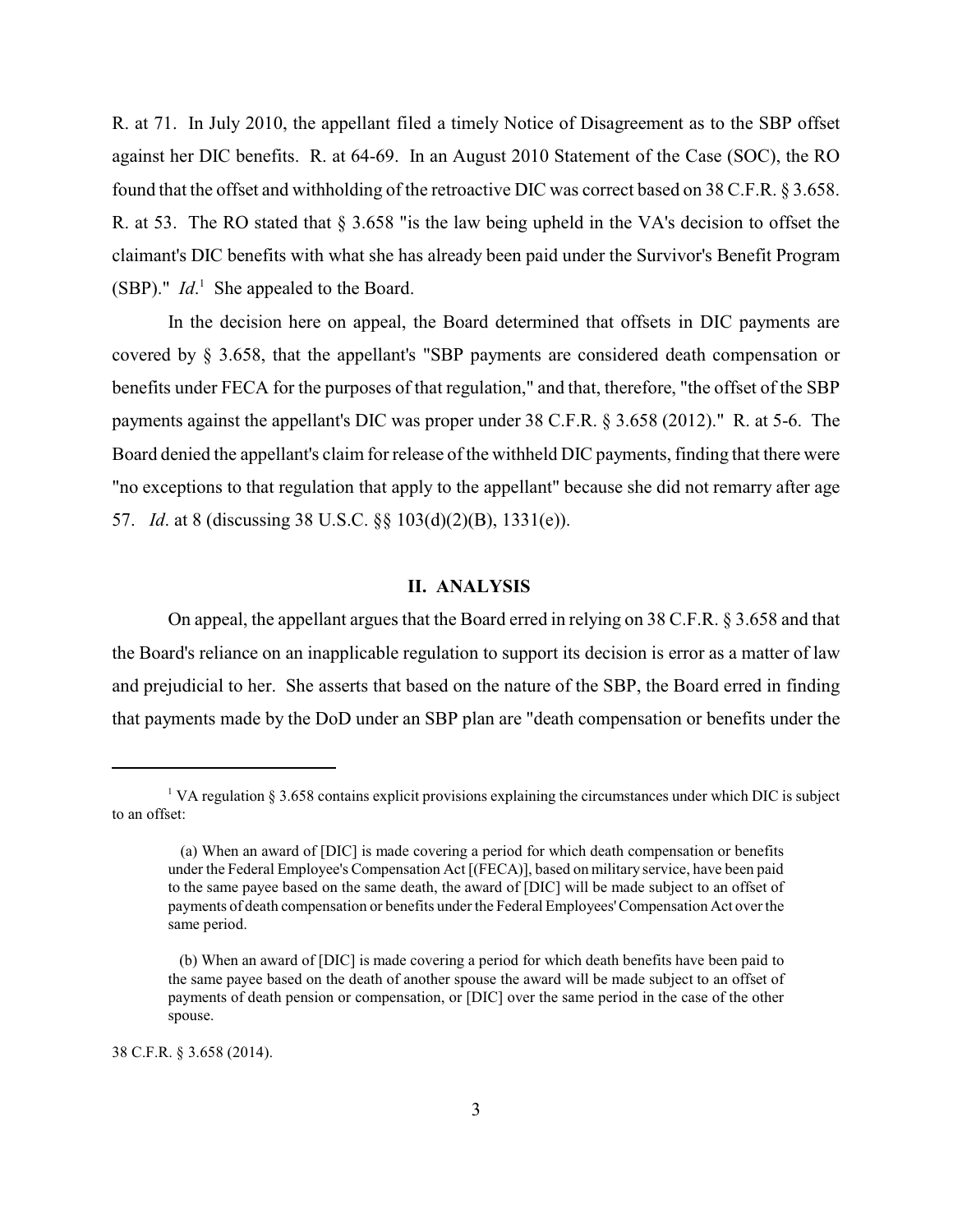[FECA]" under § 3.658. Appellant's Aug. 11, 2014, Response (Resp.) to Court Order at 3 (quoting R. at 5). She further contends that there is no statutory authority for a reduction of a DIC award or the withholding of DIC funds. The appellant maintains that the relevant statutory authority that addresses the situation where a surviving spouse is entitled to both DIC and SBP is found in 10 U.S.C. § 1450(c), which allows a reduction in the SBP annuity payment, not DIC. She maintains that section 1450(c) confers specific authority on the DoD to recoup SBP payments, but only in limited and specific circumstances that do not include a reduction in DIC payments or the withholding of retroactive DIC payments, and sets forth specific procedures the DoD must follow in providing the spouse with notice of any recoupment of SBP payments. *Id*. at 5-8. She asserts that she is "entitled to an accounting of, and potential credit for, all premiums paid . . . against the total offset amount which the Board enforced through its December 2012 decision" currently on appeal. *Id*. at 6 n.2.

The Secretary concedes that the Board incorrectly relied on  $\S 3.658(a)$  in determining that the offset was valid but maintains that other statutory and regulatory provisions authorize VA to deduct the SBP annuity payments from the DIC award and that, therefore, the Board's error was not prejudicial to the appellant. Secretary's Aug. 12, 2014, Resp. Before this Court, the Secretary relies on 38 U.S.C. § 5314 ("Indebtedness offsets") and its implementing VA regulation 38 C.F.R. §§ 1.911(a) and 1.912a(a). The Secretary further argues that the appellant was notified of the offset in May 2010 and that, if the Court determines that the notice does not comply with those provisions, any error is not prejudicial to the appellant because she "fully pursued her right to dispute the indebtedness determination, and did so in a timely manner at the administrative level." Secretary's Aug. 12, 2014, Resp. at 4. The Secretary also relies on a "Memorandum of Understanding Between the Department of Veterans Affairs and the Department of Defense–Retired Pay and Survivor Annuities" (MOU), which contains provisions concerning DIC and SBP. *See* Department of Defense Financial Management Regulation 7000.14.R, vol. 7B, app. G, art. I-V (Oct. 2010) ("MOU").<sup>2</sup> The Secretary points to specific MOU provisions pursuant to which DoD is required "to pay only the

<sup>&</sup>lt;sup>2</sup> The MOU, signed by the DFAS director and the VA director of the Compensation and Pension Service, allows for either party to propose amendments that, upon agreement by both parties, become effective; and allows either party to terminate the MOU upon a 30-day notice. *Id*. at G-10.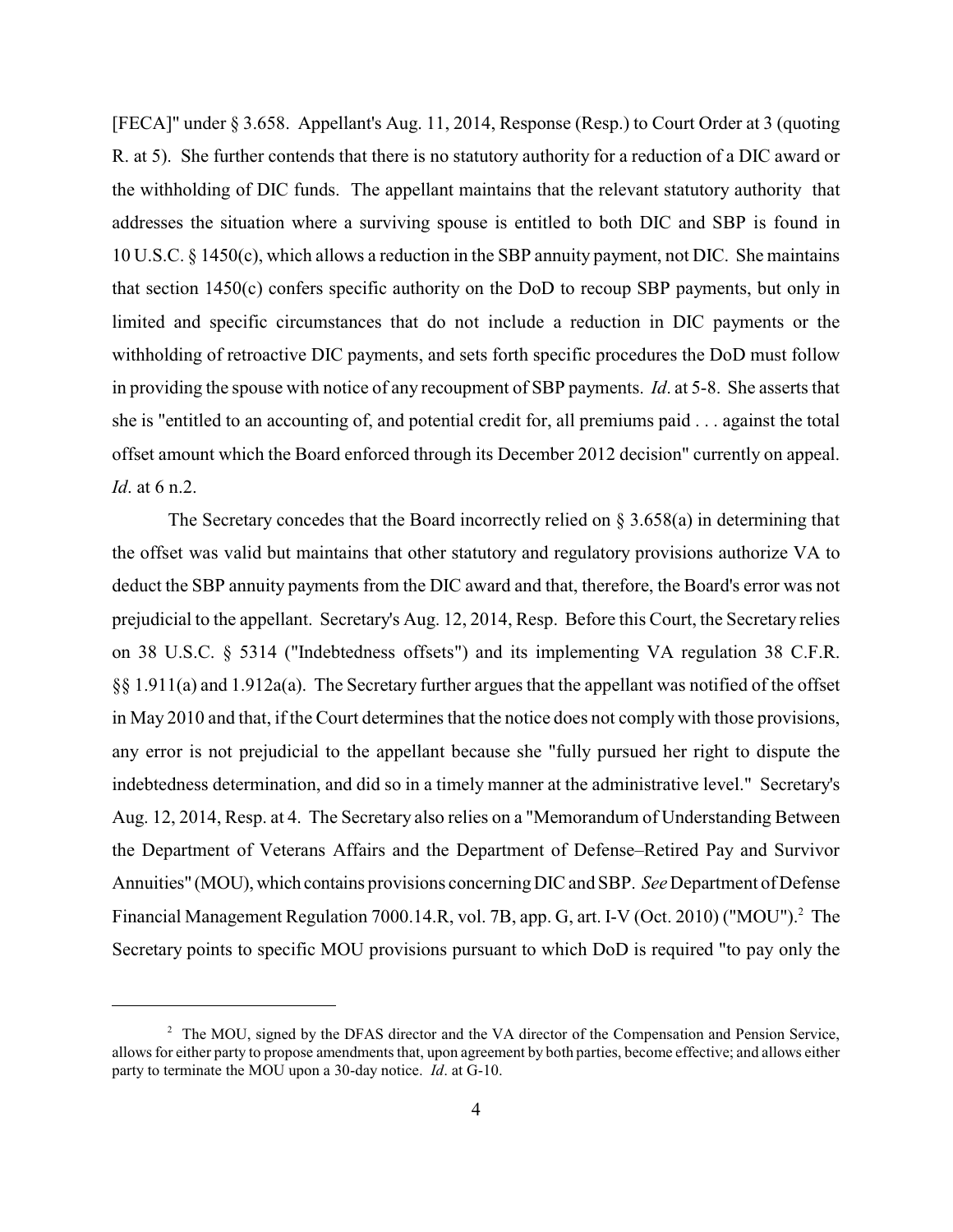amount of SBP that 'exceeds [a] DIC award'" and "VA is required 'to [r]ecoup overpayments resulting from VA . . . awards paid prior to the actual reduction in the DFAS account, provided the DFAS made the reduction on a timely basis upon receipt of the VA award transaction.'" Secretary's Aug. 12, 2014, Resp. at 5 (quoting MOU at G-3 (art. II, sec. 2-1(G))).

The Secretary asserts that "SBP is the benefit that is reduced by the grant of DIC payments" but that here "because SBP payments were previously disbursed, in full, past-due DIC benefits are reduced in order to effectuate the Title 10 offset (thus ensuring Appellant does not impermissibly receive full SBP *and* DIC benefits.)." Secretary's Aug. 12, 2014, Resp. at 5. The Secretary does not discuss the statutes relevant to "Title 10 offset."

Based on the Secretary's concession that the Board relied on an inapplicable VA regulation in concluding that the offset against the appellant's DIC award was valid, the Court concludes that a remand is warranted. Both the RO and the Board relied solely on the inapplicable VA regulation in reducing the appellant's DIC award. This Court's caselaw requires us to ensure compliance with reasonable notice and fair process. *See Thurber v. Brown*, 5 Vet.App. 119 (1993) (noting that the "entire thrust of the VA's nonadversarial claims system is predicated upon a structurewhich provides for notice and an opportunity to be heard at virtually every step in the process" and announcing the "fair process" framework); *see also Sprinkle v. Shinseki*, 733 F.3d 1180, 1185-87 (Fed. Cir. 2013) (discussing the fair process doctrine in the context of evidence developed by the RO on remand and discussed in a Supplemental Statement of the Case (SSOC)); *Austin v. Brown*, 6 Vet.App. 547, 551 (1994).

This Court has explained that "creating a procedural right in the name of fair process principles is primarily based on the underlying concept of the VA adjudicatory scheme, not the U.S. Constitution." *Prickett v. Nicholson*, 20 Vet.App. 370, 382 (2006). There is statutory and regulatory authority in the VA adjudicatory scheme that provides the appellant a right to receive an SOC that complies with the dictates of VA's regulation, i.e., the SOC must discuss how applicable laws and regulations affect the RO's determination on each issue. *See* 38 U.S.C. § 7105(d)(1) (providing that a claimant is entitled to an SOC that "shall include . . .[a] citation to pertinent laws and regulations and a discussion of how such laws and regulations affect the agency's decision"); 38 C.F.R. § 19.29, (b), (c) (2014) (SOC "must be complete enough to allow the appellant to present written and/or oral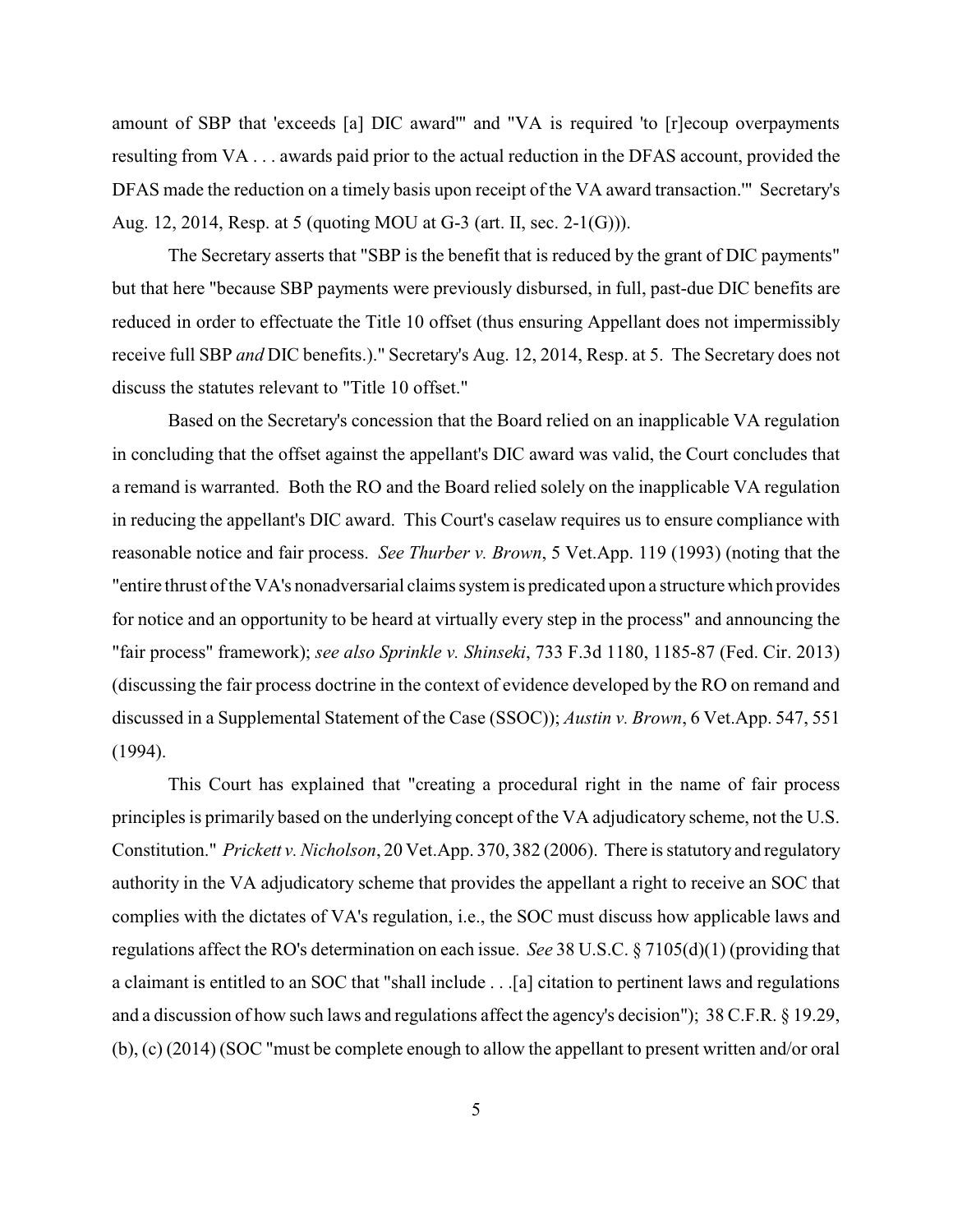argument before the Board"; and must contain, inter alia, a "summary of the applicable laws and regulations, with appropriate citations, and a discussion of how such laws and regulations affect the determination"; and "[t]he determination of the agency of original jurisdiction on each issue and the reasons for each such determination with respect to which disagreement has been expressed"); *see also Archbold v. Brown*, 9 Vet.App. 124, 129 (1996) (noting fundamental right to receive appellate rights and SOC). Although it is clear that the Due Process Clause of the U.S. Constitution applies to proceedings in which VA decides whether claimants are eligible for veterans benefits, *Cushman v. Shinseki*, 576 F.3d 1290, 1296 (Fed. Cir. 2009), the Court need not reach the constitutional due process question here because the appellant was deprived of the fair process described in VA's own regulations.

Based on VA's reliance on an inapplicable regulation as the sole basis for reducing the appellant's DIC award, the Court concludes that the August 2010 SOC she received does not provide the governing authority under which VA has the authority to act and recoup the asserted overpayment of benefits created through the DoD and, therefore, did not comply with § 19.29. She was not put on notice of the laws and regulations that VA believes applicable. Although she was informed several times of the VA's withholding of her benefits to offset an asserted overpayment based on § 3.658(a), in light of the Secretary's position that VA regulation § 3.658(a) does not apply to the circumstances in this case, the appellant was not provided the authority for the reduction in her DIC award.

To the extent a harmless error analysis is applicable to the type of violation of fair process involved here, *cf*. *Sprinkle, supra; Gambill v. Shinseki*, 576 F.3d 1307, 1311 (Fed. Cir. 2009) (holding that the denial of a constitutional right to challenge adverse evidence through interrogatories "is subject to harmless error analysis"), the Court concludes that the appellant was prejudiced because she was not informed of the proper legal basis or authority for the reduction of her DIC benefits based on the overpayment and was therefore denied the opportunity to challenge the reduction on the correct legal basis or authority. Accordingly, on remand, the appellant is to be provided the opportunity to challenge the basis for the asserted overpayment and its calculation and any legal authority and determination to continue the reduction in her DIC award. *See* 38 U.S.C.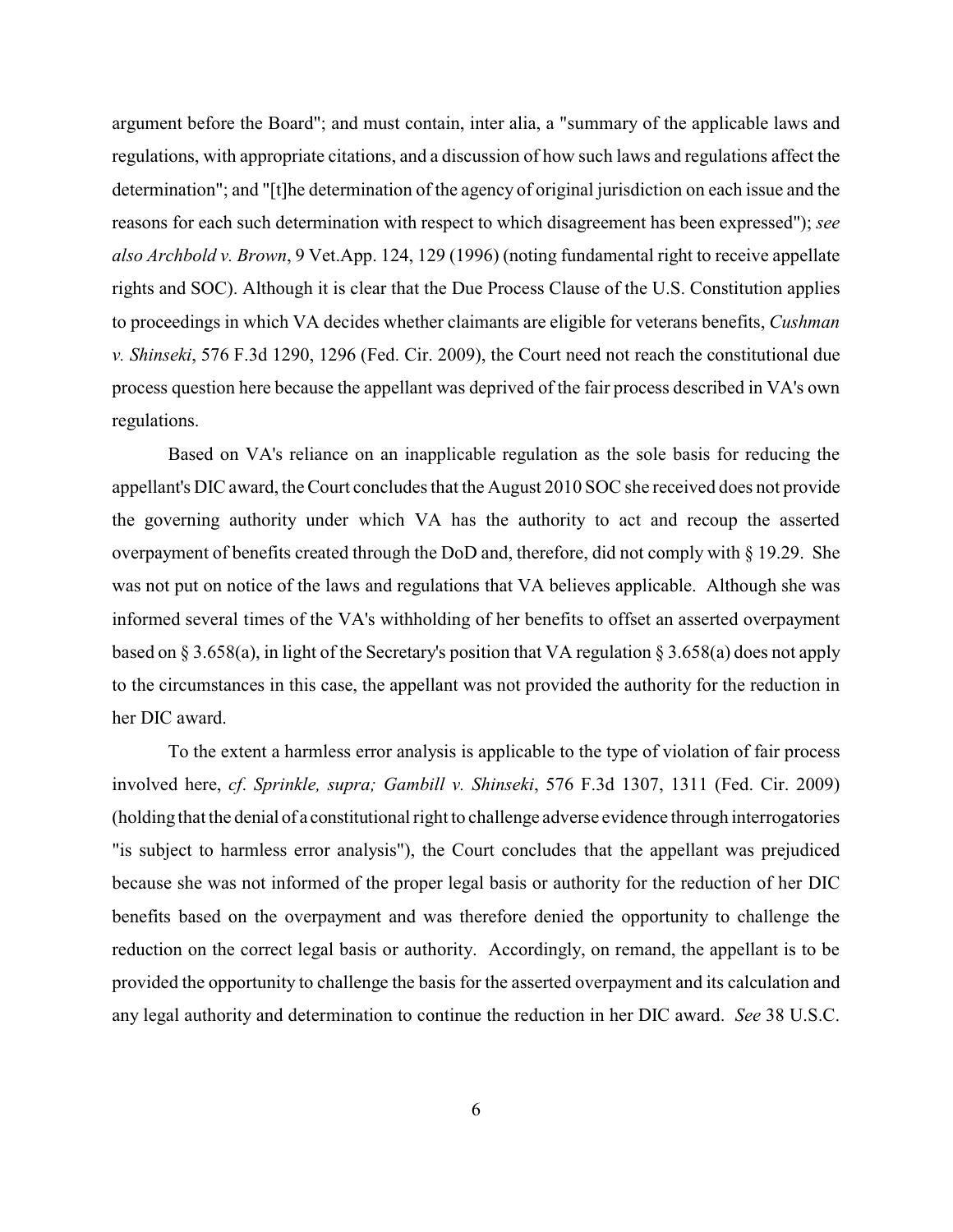§ 7105(d)(1); 38 C.F.R. § 19.29. Upon readjudication, the appellant is entitled to an SSOC from the RO regarding her claim and any other notice requirements under any applicable regulations.

The Secretary cites 38 U.S.C. § 5314(b), which applies to indebtedness "to the United States by virtue of [a] person's participation in a benefits program administered by the Secretary," as authority for reducing the DIC award. The Secretary also cites 38 C.F.R. §§ 1.911 and 1.912a, which apply only to "the collection of debts resulting from an individual's participation in a VA benefit ... program" and not to "VA's other debt collection activities." 38 C.F.R. § 1.911 (2014); *see* 38 C.F.R. § 1.911a (2014) (applying to payment of debts not arising out of participation in a VA benefit). In this regard, the Court notes that the RO's recoupment of \$30,264.86 appears to be not the result of an overpayment of benefits administered by VA but the result of an asserted overpayment of SBP benefits made by the DoD. Accordingly, on remand, VA must issue a decision concerning the applicability of the now-cited regulations to the facts here and the law that authorizes VA to recoup the asserted overpayment on behalf of the DoD by reducing the DIC award. VA must discuss the legal questions presented in this appeal, the applicability of any title 10 and title 38 provisions and the MOU, the authority for VA to enter into the MOU as to DIC-SBP offsets that result in a reduction of a DIC award, as well as the relevance of, and any factfinding pertinent to, any other DoD regulations.

To the extent VA, on remand, relies on section 5314(b) and §§ 1.911 and 1.912a in determining indebtedness resulting from the SBP, the Court notes that those provisions contain rights and remedies, including the right to notice of the right to request waiver of the indebtedness. The Court notes that the record before the Court does not include any notice to the appellant of any right to request a waiver. In addition, the Court notes that in determining the amount of a debt owed and whether recoupment of an offset amount is permitted, title 10 statutory provisions, e.g., 10 U.S.C. § 1450 ("Payment of annuity: beneficiaries"), (c) ("Offset for amount of [DIC]"), appear relevant to the DIC-SBP offset issue, yet  $\S 1.911$  does not reference those provisions. Although  $\S 1.912a(e)$ addresses the offset of military service debts, it discusses only VA collection by offset from compensation benefits payable "to a veteran" for indebtedness associated with the veteran's participation in an SBP or Retired Serviceman's Family Protection Plan. 38 C.F.R. § 1.912a(e) (2014) (referencing plans prescribed in "subchapter I or II of 10 U.S.C. chapter 73"). Furthermore,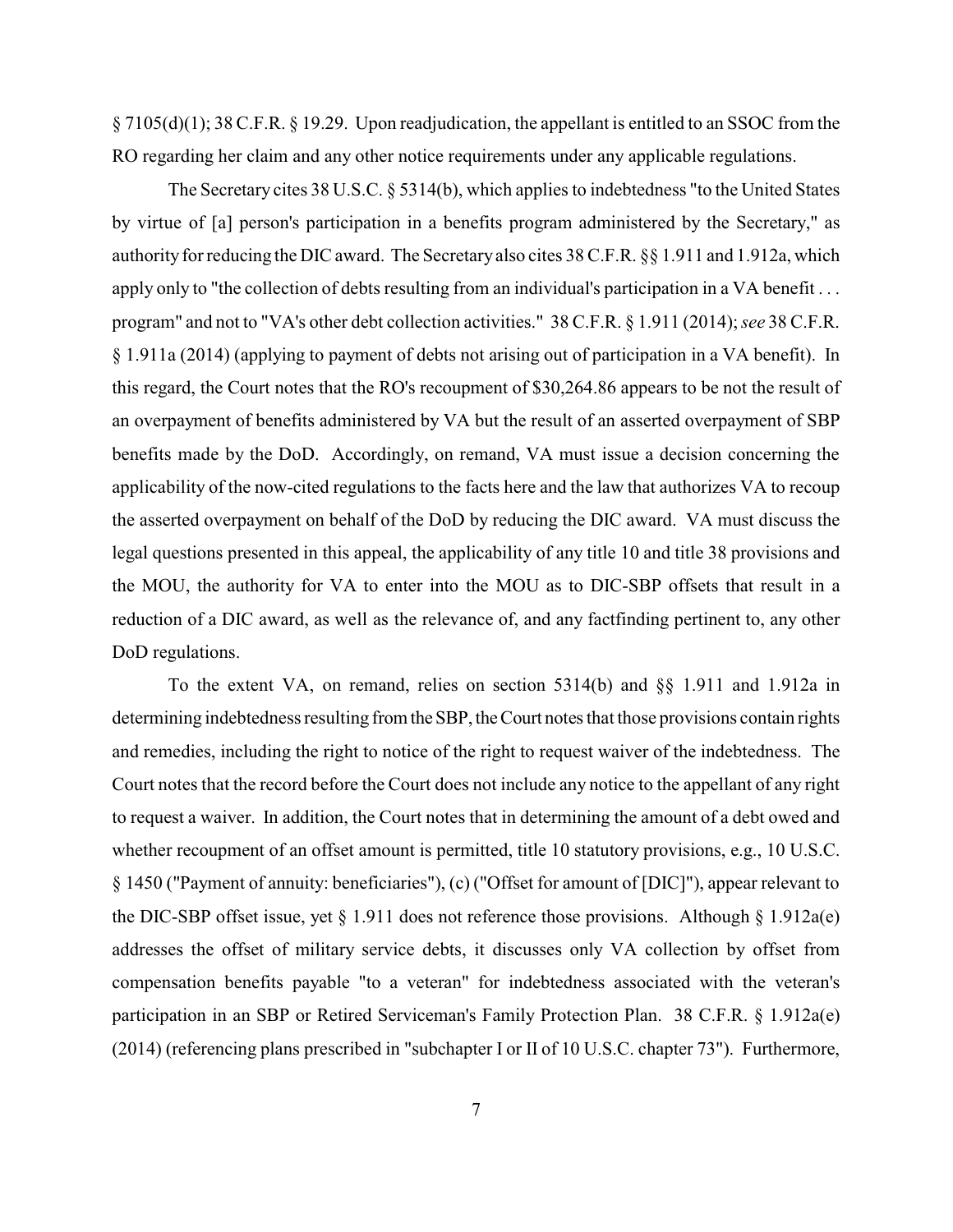§ 1.912a(e) references 31 U.S.C. § 3716 ("Administrative offset"). *See* 38 C.F.R. § 1.912a(e)(2) (describing process involving offsets to recoup indebtedness to the military service that requires miltary service to certify that due process procedures of 31 U.S.C. § 3716 have been provided to the veteran); 57 Fed. Reg. 47,262 (Oct. 15, 1992) (Final Rule) (amending § 1.912a to implement procedures for involuntary offset from VA compensation or pension benefit payments under 38 U.S.C. § 5301(c) "to recoup debts owed by VA beneficiaries to the military services" and noting that the "amended regulation implements the procedures agreed to between the military services and VA in which the military service will afford the veteran the legal rights required by section 5301(c)").

Notably, the Secretary quotes a DoD regulation pertaining to "DIC Offset" that provides that "[p]ayment of the SBP annuity is not withheld or delayed pending verification of the DIC award if the annuitant signs a statement authorizing the VA to collect any overpayment that results from the overlap of the DIC and SBP payments." DoD Financial Management Regulation, vol. 7B, ch. 46, para. 460402 (July 2011) (quoted in Secretary's Aug. 12, 2014, Resp. at 5 n.1.). The DoD regulation also contains a provision that allows the liquidation of a debt by utilizing one of three methods, including "[t]he annuitant authorizing the VA to reduce DIC and remit the amount collected to the DFAS-Cleveland site." *Id*. at para. 460701. Accordingly, the regulation appears to contemplate written authorization from the SBP annuitant before there is a reduction in DIC to satisfy an SBP annuity overpayment. The record before the Court, however, does not contain any documents reflecting whether the appellant signed "a statement authorizing the VA to collect any overpayment that results from the overlap of the DIC and SBP payments" or "authorizing VA to reduce DIC and remit the amount collected to DFAS."

In pursuing the matters on remand, the appellant is free to submit additional evidence and argument on the remanded matters, and the Board is required to consider any such relevant evidence and argument. *See Kay v. Principi*, 16 Vet.App. 529, 534 (2002) (stating that, on remand, the Board must consider additional evidence and argument in assessing entitlement to benefit sought); *Kutscherousky v. West*, 12 Vet.App. 369, 372-73 (1999) (per curiam order). "A remand is meant to entail a critical examination of the justification for the decision. The Court expects that the [Board] will reexamine the evidence of record, seek any other evidence the Board feels is necessary, and